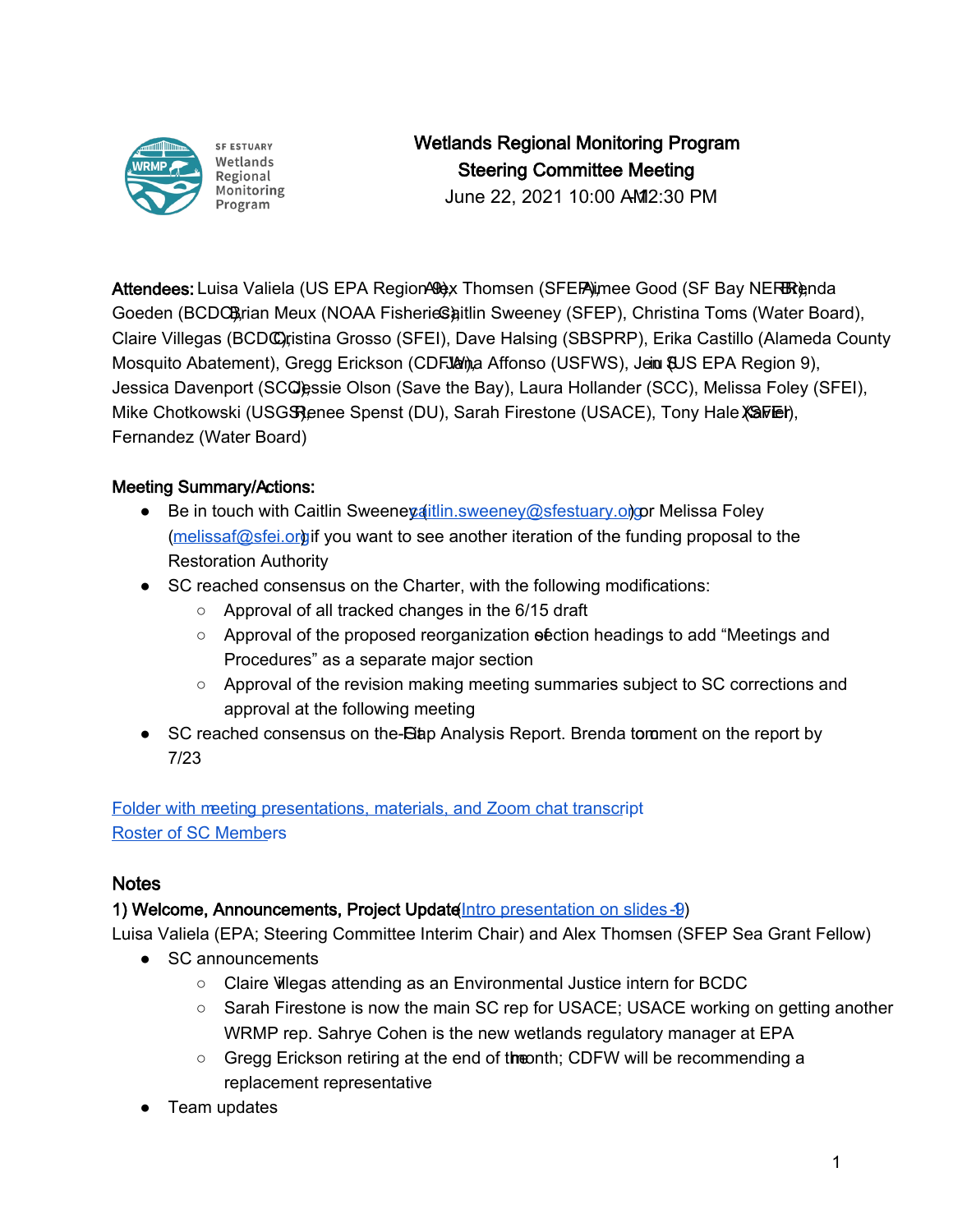- Congratulations to Heidi Nutters and welcome to baby Raven!
- [WRMP website](https://www.wrmp.org/) is now live
	- $\circ$  Contact Alex [\(alexandra.thomsen@sfestuary.org\)](mailto:alexandra.thomsen@sfestuary.org) about adding/updating things on the website

## 2) WRMP Proposal to SF Bay Restoration Authorit Proposal presentation on slides 109)

Caitlin Sweeney (SFEP) and Melissa Foley (SFEI)

- Background
	- WRMP has been giving presentations to the SFBRA over the past few years
	- Citizens Oversight Committee presented annaureview letter to Governing Board, and pointed to WRMP as a critical evaluation tool for the Authority to track progress towards meeting performance metrics & contributions to broader ecosystem goals
	- Advisory Committee had a performance metrics ad hoct committee, which released a memo including a recommendation to continue working w/ WRMP to develop metrics for habitat quality of restored wetlands
	- WRMP staff and Authority staff have been working on a proposal to bring to Authority
- Overall objectives
	- Fund critical tasks to move from development to implementation
	- Build on Authority work to develop & coordinate metrics
	- Support & advance project delivery
- Timeline of phases
	- Phases 1 & 2: Have been developing framework for governance & science
	- Phase 3: Move from development to implementation. Proposal to Authority will focus on monitoring site network & alignment of performance metrics
- Task 1: Establish WRMP Monitoring Site Network
	- Will be a phased approach w/ SC oversight & TAC coordination
	- $\circ$  Recognize that the timeline is aggressive to have results at end of year 3, but will work with SC & TAC to set reasonable expectations
- Task 2: Align Performance Metrics
	- Year 1: Resolving discrepancies in indicators between SFBRA & WRMP
	- $\circ$  Year 2: Expanding to align w/ other perforance measures
- Total suggested budget allocation: 750050k/year for 3 years
	- $\circ$  Greater share of funds would be allocated to operationalizing the monitoring site network, and that share would increase over the 3 years relative to indicator alignment
- Would bean Authority project similar to BRRIT
- Funding would mostly support personnel, including lead scientist housed at SFEI, SFEI support staff, WRMP partners, consultants. Limited funds might go towards equipment
- Timeline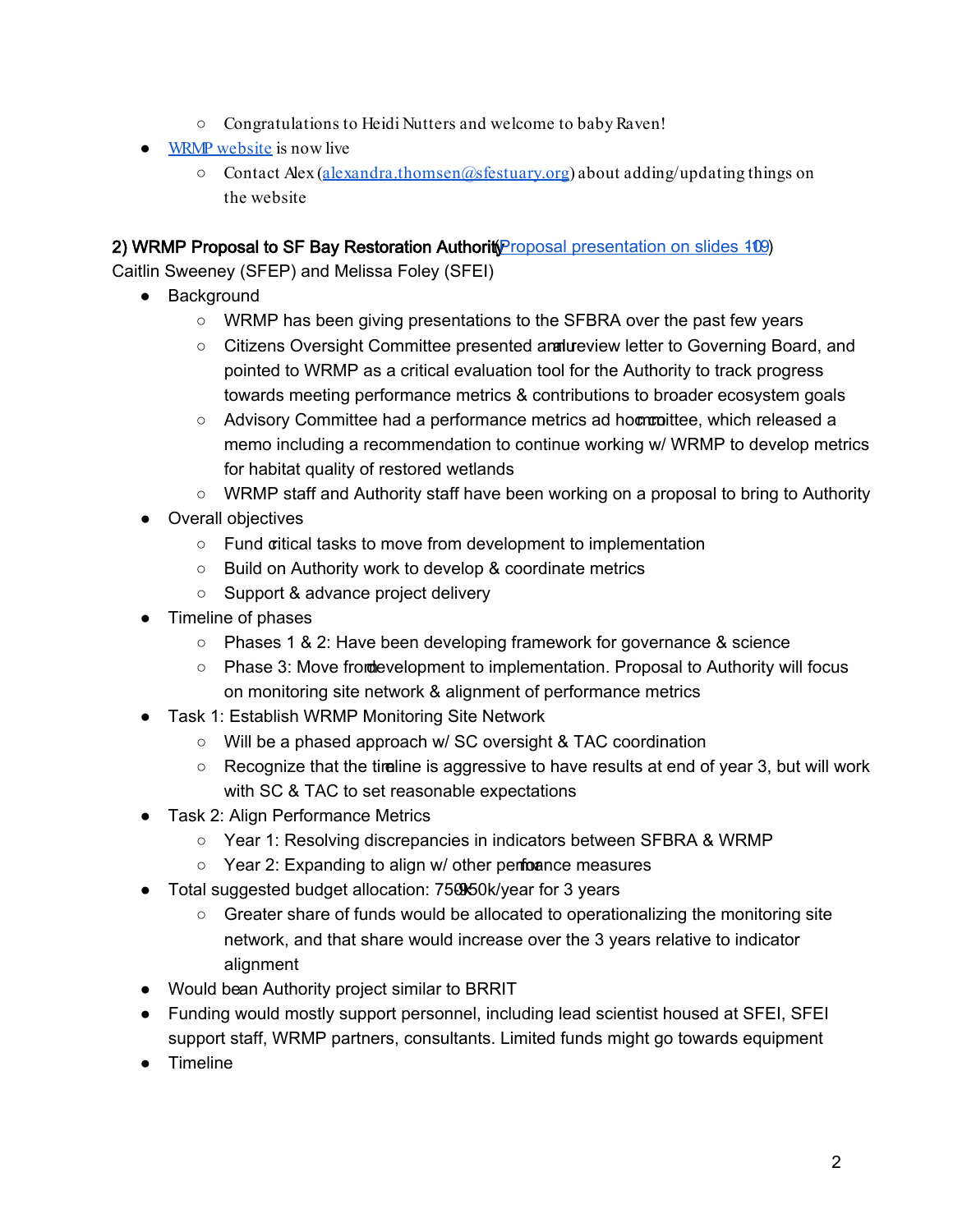- Advisory Committee presentation in May 2021; received questions on plans for community engagement & outreach, ensuring that results can inform projects on-theground (e.g. design recommendations)
- $\circ$  Governing Board presentation in June 2021; received support for continuing to develop proposal
- Working w/ TAC over the summer to refine proposal
- Back to Advisory Committee in September 2021; Advisory Committee produces formal recommendation
- Authority staff would take recommendation to Governing Board in October or December 2021
- Questions/comments
	- $\circ$  Clarification: this wouldn't be part of a competitive grant round, it would be an Authority project that the Governing Board can fund at any time, as BRRIT is funded
	- Will be challenging to make recommendations after 1 year of data collection. Defining success will be critical. We are unlikely to want to revise indicators after 1 year
		- **A** major focus will be seeking alignment & analyzing existing data (geospatial  $\&$ on-the-ground). Will need to figure out how to analyze. Can allow us to see over a larger period of time even if WRMP data collection hasn't been established for long
	- $\circ$  Can have substantial impact on other programs: NFWF, Prop 1, etc. Help align those programs with SFBRA goals, which may help offset their costs (outcomes per dollar). Can consider this another type of success
	- Who will be collecting data?
		- Proposal is very high-level. Governing Board doesn't necessarily want to see this level of detail; wants to know what they're funding, why it's worth it, and what the products will be. Next steps would be developing detailed work plan including those details
	- Structure of proposal: what is SFEP's role?
		- Benefit of coadministration by SFEP & SFEI is that it allows flexibility for receiving & distributing funding
		- SFEP may play role as Authority staff in managing project, but SFEP can't receive the funds
	- Be in touch with Caitlin & Melissa if interested in seeing another version

# 3) Draft WRMP Charter Charter presentation on slides 283)

Alex Thomsen (SFEP), Caitlin Sweeney (SFEP), and Xavier Fernandez (Water Board)

- Reviewed Charter development process, major and proce the last  $(4/22/21)$  draft, and potential revisions suggested by Steering Committee members
	- See attachmentSummary of major revisions and dission topics
- Community representation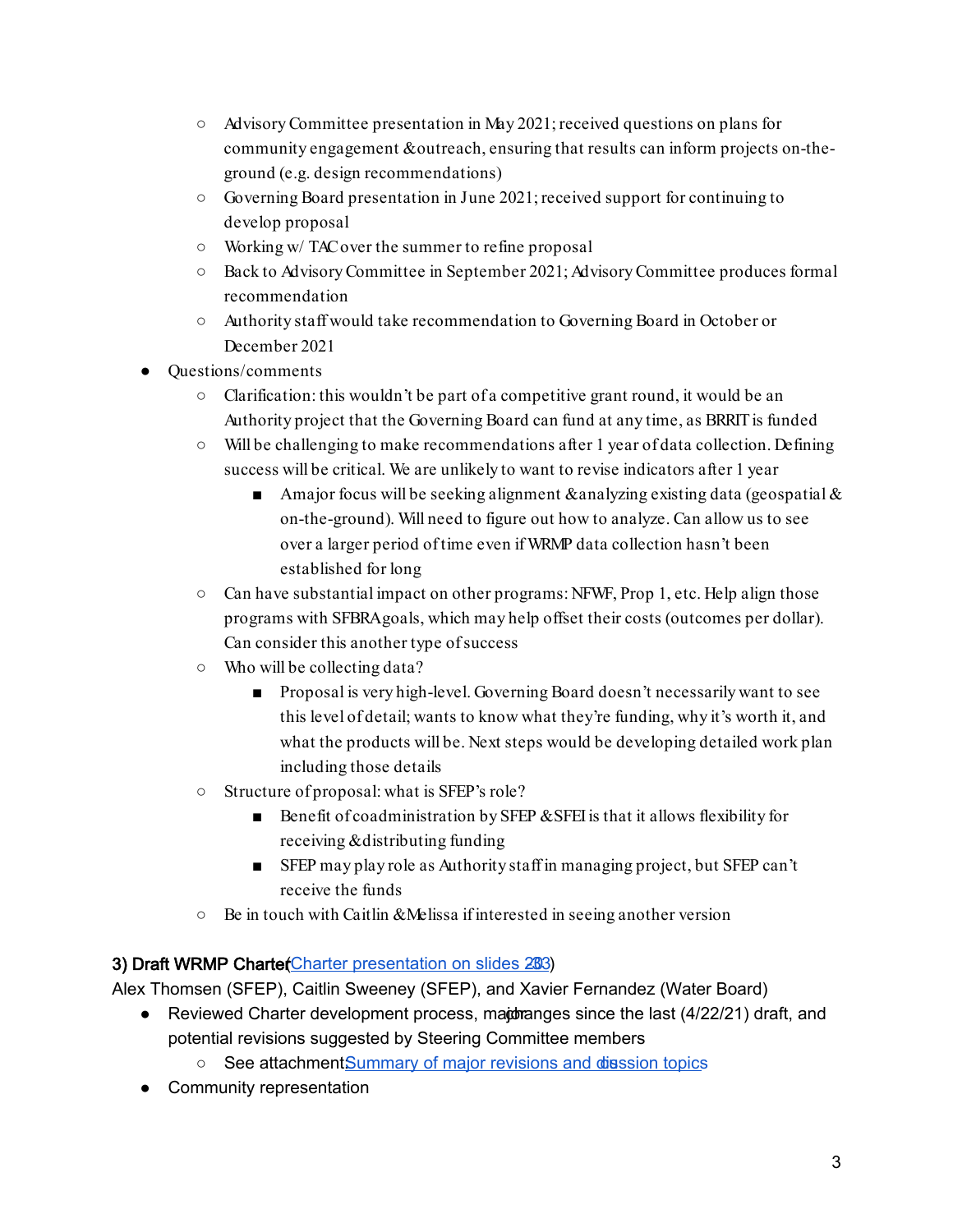- Broadened types of community representation eligible for SC membership so representation is not limited to community-based organizations
- Removed specifications for a North Bay and South Bay rep to avoid appearing to exclude some subregions (e.g. Central Bay), while maintaining a stipulation for representation of different geographic regions and/or interests
- Comment: CDFW working on co-management w/ tribes. Tribes consider themselves more a government & manager. Recommend phone call w/ Graton
- Response: We're working on wetlands that have identified owners who we need to work with
- Decision: accepted the change in the 6/15 draft
- Science institutions
	- $\circ$  In developing the initial draft, the Charter working group considered who should be on SC, decided it should be those making management decisions. However, some science institutions do make management decisions, and it can be hard to distinguish. Decided it would be good to allow more flexibility, hence the change in language
	- Added a standing seat back for USGS, since USGS in particular has large monitoring programs, e.g. in Delta, and serves as science arm of DOI
	- $\circ$  Decision: accepted the change in the 6/15 draft
- TAC Chair/Vice Chair selection process & term limits
	- Received a comment to add these during the April-May feedback period, but didn't specify in the revision to allow for flexibility based on how things are going. Charter working group initially decided these decisions should be up to the TAC
	- Comments:
		- If left unresolved, term limits may only come up when there's a problem
		- Term limits would help with regional capacity-building. Because people have been sitting in leadership positions for a long time, there is less room for others to develop leadership capacity
		- Maybe put in a time limit for checking whether people want a change
	- Responses:
		- Core Team didn't want to be overly detailed, as we are still building the program and don't have permanent funding for staff. We will iteratively come back to this
		- Need to reconcile leadership building with having people who have the knowledge/experience to carry out program needs
		- TAC has more critical things to discuss
	- $\circ$  Decision: accepted the change in the 6/15 draft
- Reorganization
	- Suggested to improve document flow
	- Decision: accepted the potential revision (moving "Meetings and Procedures" info to a separate major section)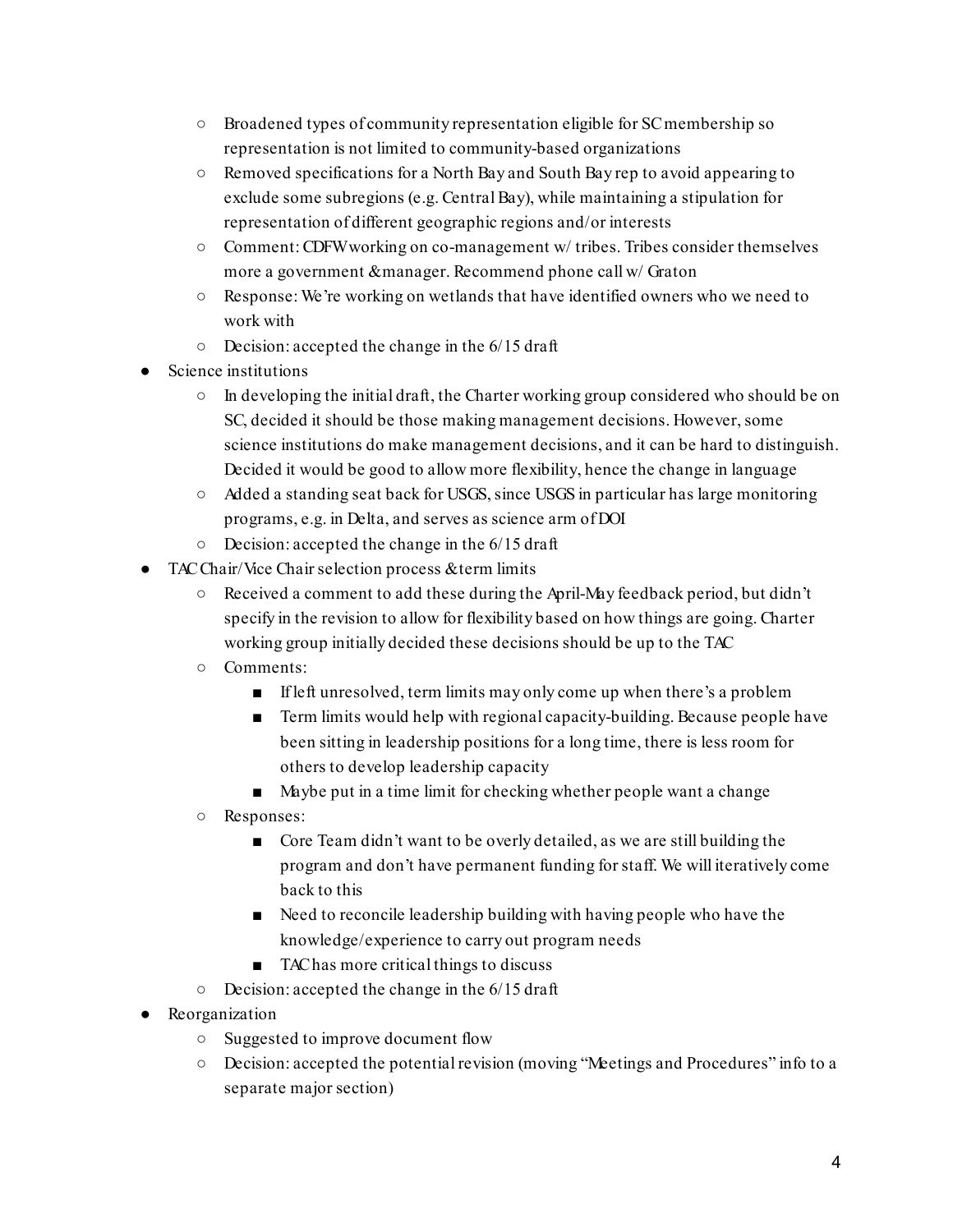- SC Chair/Vice Chair term limits
	- Received same comment to add term limits due to regional leadership capacitybuilding issue
	- Comments:
		- Probably unnecessary because people will likely not want to stay in that role for longer than 6 years
		- No structure in place yet to know if this is the right decision (adding term limits)
		- 6 years is a good length of time to make an impact, but long enough for people to raise question of changing Chairs without conflict
		- Can change header to "terms" rather than "term limits"
		- Needs to be revisited
	- Decision:
		- Exept the language from the  $6/15$  draft (no term limits)
		- Change "term limits" to "terms" in subsection heading
		- Add "Term limits will be revisited with the next Charter revision"
- Meeting notes procedure
	- Decision: accepted the potential revision (making SC meeting summaries subject to corrections & approval at the next SC meeting)
- Consensus from full SC, pending incorporation of the decisions made during the meeting

# 4) Fit-Gap Analy[s](https://docs.google.com/presentation/d/1G-mn5X_wIJZ-RgO9p4LbYH0DFrD7gzqbHiMt3imEzYA/edit?usp=sharing)is Report and Next Steps Fit-Gap presentation

Tony Hale and Cristina Grosso (SFEI)

- Stepwise process to determine criteria for selection of data to inform indicators. Summarized gaps & recommendations in report anincorporated comments from TAC June meeting
- Multiple different gap types, only one of which is a complete lack of data (Gap 5: No suitable data yet exists. Other gaps relate to data not meeting minimum criteria, requiring synthesis/processing, or needing wait for specific datasets to become available
- Indicator 1: Map of baylands. Gaps41
	- Many datasets, but most don't meet minimum requirements
	- Recommendation: TAC geospatial workgroup will guide development of Baylands Change Basemap & SOPs
- Indicator 2: Map of wetland elevations & elevation capital. Gap 2
	- Recommendation: Geospatial WG will determine best methodology
- Indicator 3: Map of transition zones & migration space. Gaps 2 & 4
	- Recommendation: Geospatial WG will determine best methodology based on definition in BEHGU and consistent w/ Adaptation Atlas mapping
- Indicator 6: Map of changes in lateral extents (...). Gap 4
	- $\circ$  Recommendation: Wait until countlevel imagery & Lidar are completed, and MTC dataset is released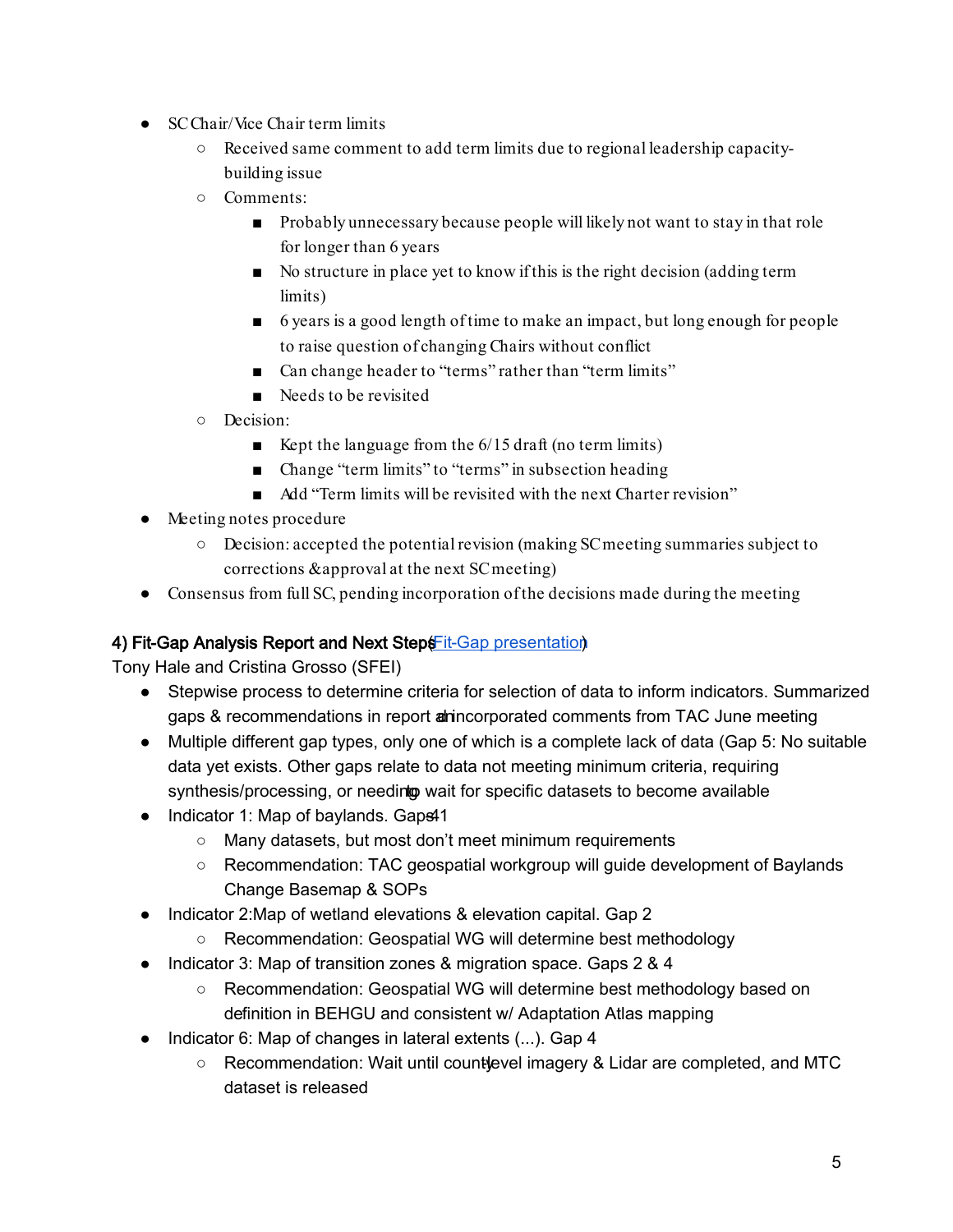- Indicator 7: Percent cover, height, patch characteristics  $(...)$ . Gaps  $4 \& 5$ 
	- $\circ$  Recommendation: Wait until adequate tidal vegetation mapping data are available (currently funded in some counties, hopefully will be funded in others)
- $\bullet$  SOPs
	- Next step following Fit-Gap Analysis
	- SOPs = documents describing processes for collecting datasets, data processing including enhancements/calculations, and integration into a data portal
		- $\blacksquare$  Include key assumptions & TAC decisions
		- Include indicator calculation showing how data are synthesized to calculate metrics
		- Will ensure reproducibility & transparency
		- Will be maintained over time
	- TAC geospatial workgroup will be provided with a "straw dog" to be revised to facilitate their process
	- Next steps
		- Develop draft SOPs & Indicator Calculation Document (subject to revision by geospatial WG/TAC), focusing first on Indicator 1
		- Establish geospatial WG
		- Develop draft SOPs & Indicator Calculation Document for Indicator 3, to be provided to geospatial WG when done with the more complex Indicator 1
		- Begin data compilation
- SOPs & Fit-Gap Analysis are both living documents
- Comments
	- By waiting for things to be available, does anything prevent standing up the program?
		- Probably not; WQIF is funding the Baylands Change Basemap, will be ready by 2023. Need to coordinate timing of this with tasks in SFBRA proposal
	- $\circ$  Tony & Cristina have gone through a very transparent process and have gotten very valuable feedback from the TAC
- Consensus from SC minus Brenda and Jessica
	- Jessica approved via email after reviewing the report after the meeting
	- $\circ$  Brenda will review and submit questions/comments by Friday 7/23. Any comments will be incorporated into document and recorded

### 5) TAC Updat[e](https://docs.google.com/presentation/d/1W6eXB72Sl_MFoqPMkm6SYCqxb3X1xx2ON870Akb0Qzc/edit?usp=sharing) TAC update presentation

Christina Toms (Water Board; TAC Chair)

- TAC has been working on several items following Benchmark Site proposal
	- Revising biological & ecologic indicators in Master Matrix
	- Established 2 workgroups: fisheries/fish habitat & remote sensing (geospatial)
	- Providing feedback on FiGap Analysis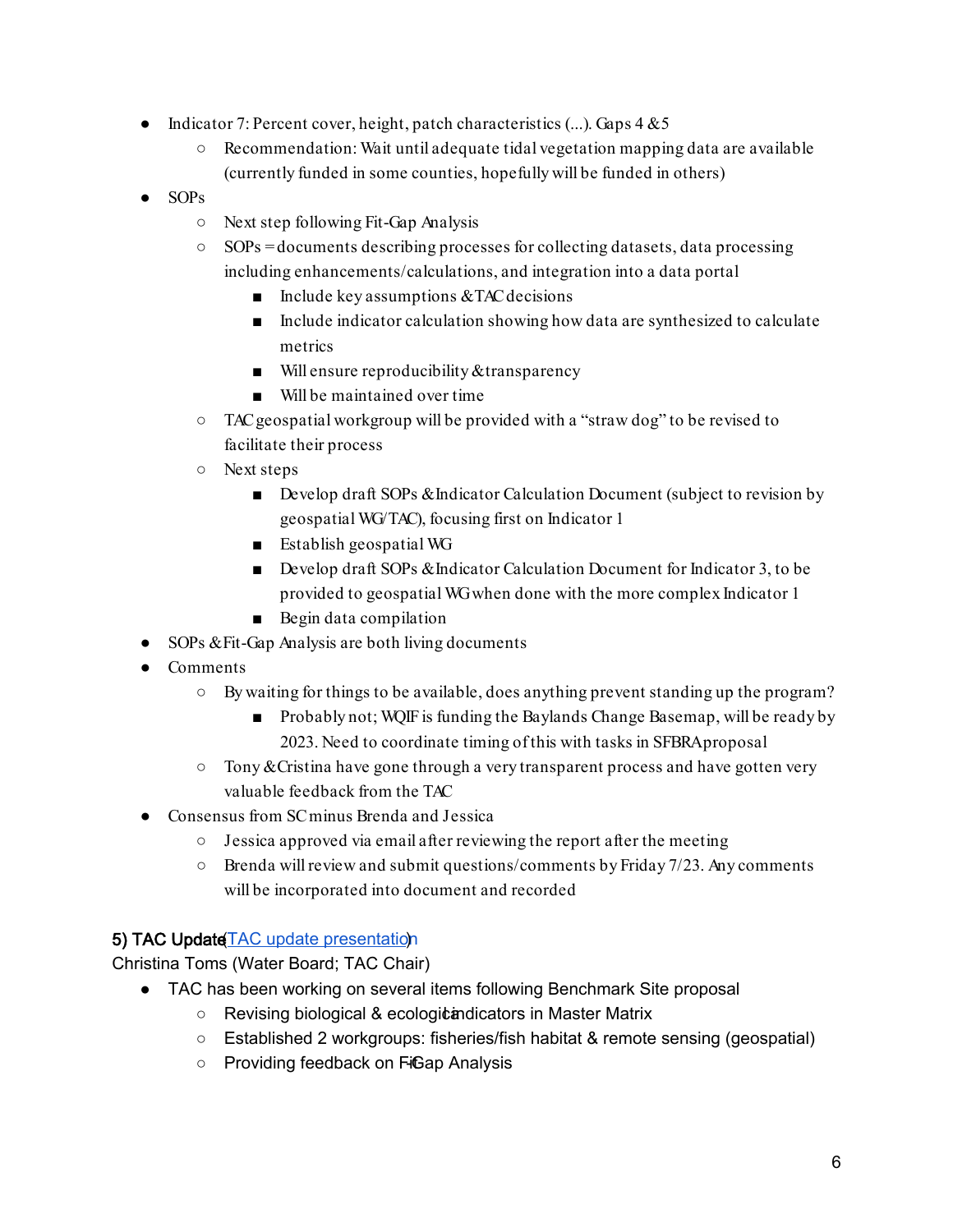- TAC members have submitted funding proposals to NERR Science Collaborative, Delta Science Program, others
- Collaboration with Delta RIC, SFEGWG, Sediment RMP, others
- Fish & fish habitat WG
	- Started with ad-hoc work by Ali Weber-Stover, Levi Lewis, and Watershed Stewards (Morgan & Erin) at Water Board
	- $\circ$  Rough work plan includes assessing fish studies below Carquinez Strait, crosswalk w/ Tidal Wetland Monitoring Project Work Team of the IEP in the Delta, and eventually recommending fish & fish habitat monitoring questions, indicators, metrics, SOPs to WRMP TAC
	- Comments:
		- Water Board has been discussing monitoring requirements for hydraulic dredging with the Army Corps. They send \$ to RMP to do sediment monitoring, and it would be beneficial to leverage these monitoring requirements to have monitoring go thru WRMP. Meetings held among Corps & TAC members and discussions of proposal from Karen Thorne & Susan de la Cruz (USGS) w/ LTMS team. Will bring proposal to fisheries/fish habitat WG & TAC.
			- BCDC has permit requirements for entrainment monitoring. Funds would be one-time
		- Meeting frequency?
			- Aiming for 1 meeting per workgroup between each TAC meeting
- Geospatial WG
	- Rough work plan includes reviewing recommendations from Montezuma project, addressing recommendations from Fit-Gap Analysis, developing SOPs for geospatial indicators, serving as TAC for Baylands Change Basemap, collaborating with Delta RIC, SFEGWG, statewide L1 group
	- Trying to identify resources for Pete Kauhanen to co-chair WG. Caitlin has identified some resources to start with
- Rough TAC work plan for Q3-4
	- Lots of work has filtered to WGs
	- Work plan for Benchmark Site establishment aligning with SFBRA funding proposal
	- Identifying Reference (and Project?) Sites
	- Recommend locations for WRMP-adjacent studies (sediment dynamics, beneficial reuse, fish habitat)
	- Provide feedback on data management, distribution, and reporting

### 6[\)](https://drive.google.com/file/d/1iADJOPulk9ZeY8NUUpladOKoZBnZX1yL/view?usp=sharing) WRMP Outreach & Engagement Outreach & engagement presentation

Aimee Good (SF Bay NERR) and Sandra Scoggin (SFBJV); slides presented by Alex Thomsen (SFEP)

• WRMP Phase II engagementiculude training, outreach, communication